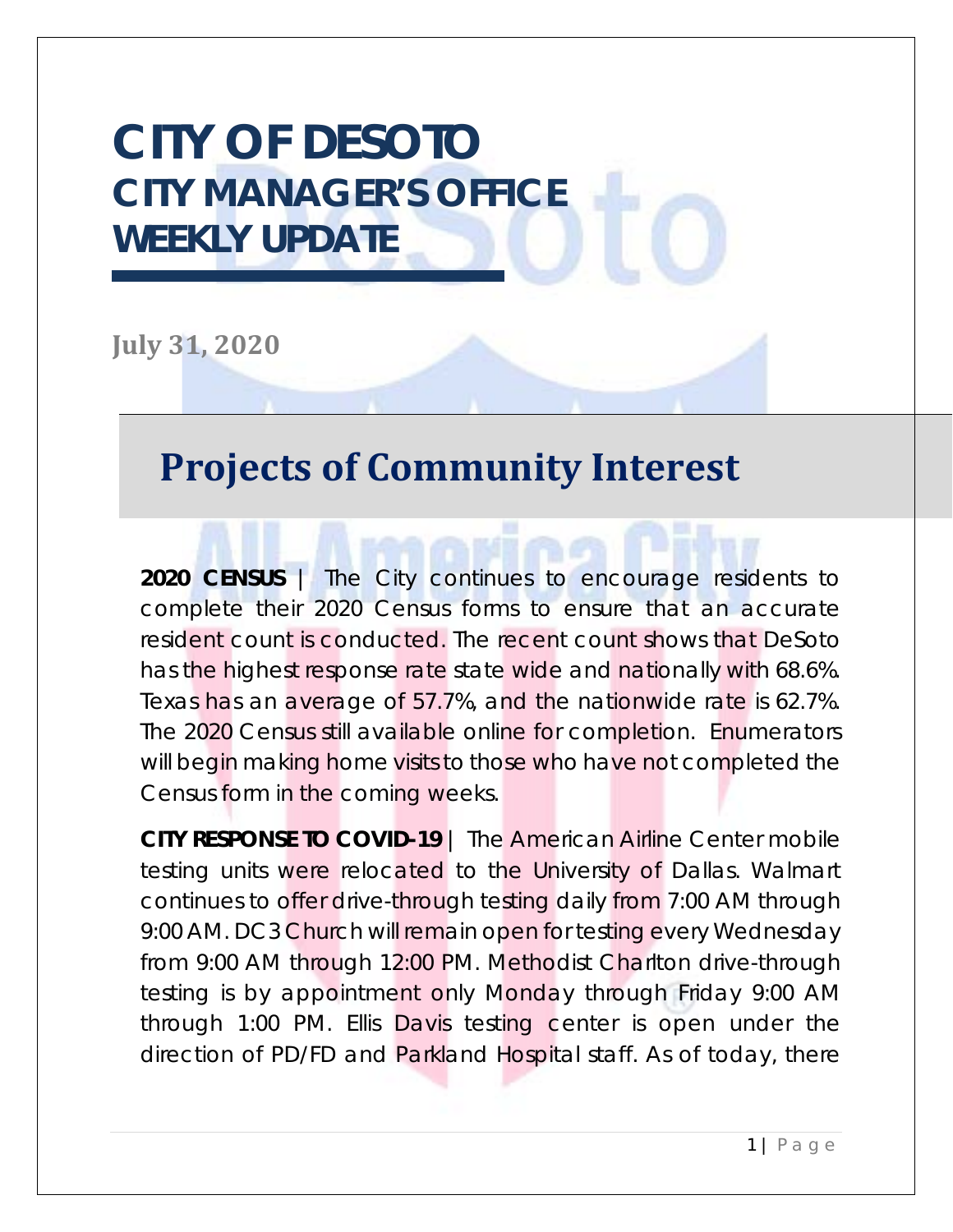are 581 DeSoto addresses with positive cases and 861 individual positive cases.

It is with great sadness that the Parks & Recreation Department announce the passing of one of our team members, Ms. Debbie Walker. Debbie's personality serving as a volunteer and an employee contributed to the home away from home atmosphere at the Senior Center. She will be missed by many. Please keep her family, friends, and co-workers in your prayers. The Memorial Service is scheduled on Monday, August 3 at 1:00 PM at Little Bethel Memorial Park in Duncanville.

**ALPINE PARK TRAIL EXTENSION** | The construction of the Alpine Park trail extension is complete. Adding signage is the final phase of this project. Signage is scheduled to be installed in September.

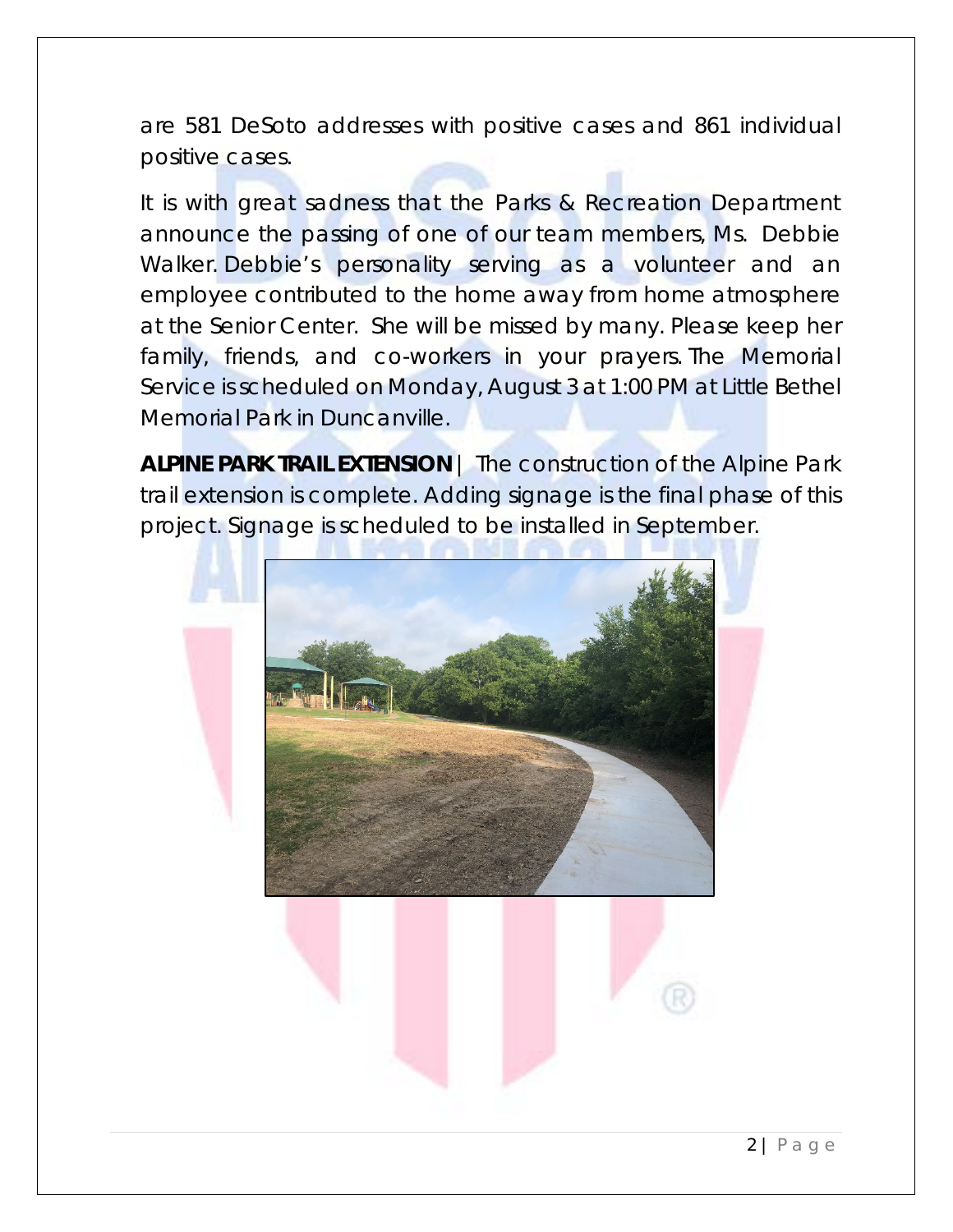**COCKRELL HILL PRUNING** | Staff completed pruning of trees on Cockrell Hill between Parkerville and Beltline this past week. Below is a picture showing the amount of overgrowth removed.



**DESOTO RANCH NATURE TRAIL** | The construction of the trail is complete. The grand opening is in the process of being scheduled.



**SMALL BUSINESS GRANT PROGRAM |** Staff is contacting the 52 preapproved businesses to request final submission of all required documentation in order to provide funding. A second round of applications will be accepted July 20 through July 31. Notices were posted through the City's website, social media platforms, email lists, and news release to advise businesses of the second-round grant opportunity. The City has funding for approximately 31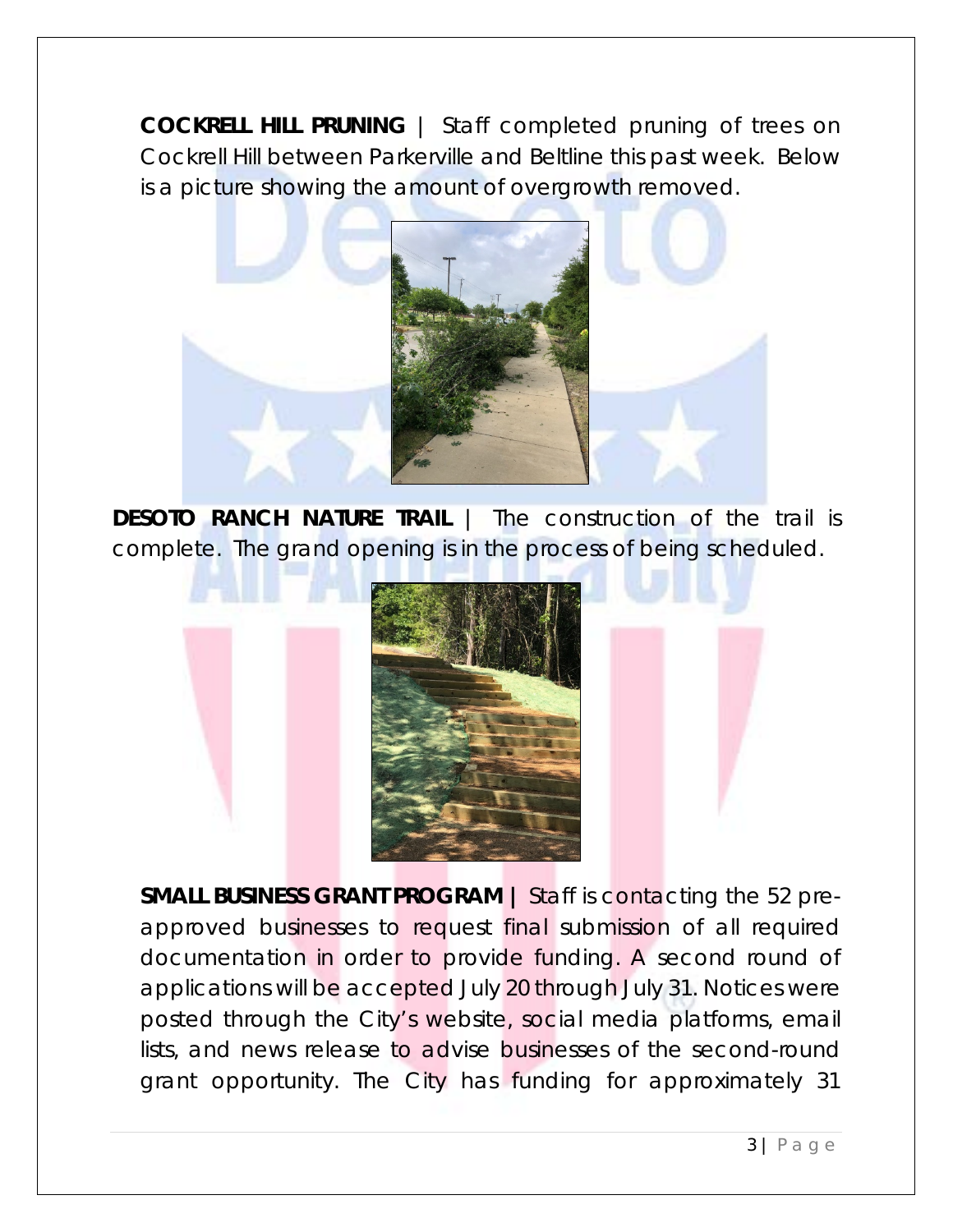additional businesses in this program. The second round of check deliveries occurred this week with another five DeSoto small businesses receiving funding.

**HOUSEHOLD HAZARDOUS WASTE EVENT |**Desoto's annual Household Hazardous Waste Event has been rescheduled. Residents can bring household hazardous waste to the DeSoto Pump Station located at 620 S. Westmoreland Road from 7:00 AM to 11:00 AM on Saturday, August 22. This event is for DeSoto residents only; proof of residency is required. Only residential household hazardous waste will be accepted; commercial waste or electronics are not allowed. Due to limited space, those who would like to participate must register prior to the event by calling (972) 230-9600 or appearing at the Action Center in DeSoto City Hall to request a voucher.

**DOCUMENT SHREDDING EVENT |** The Annual Spring Document Shredding Event that was canceled due the COVID-19 Pandemic has been rescheduled and will take place on Saturday, September 19. A mobile document shredding unit will be on-site at the DeSoto Service Center located at 809 W. Spinner Road on September 19 from 9:00 AM to 12:00 PM. DeSoto residents can bring personal household documents for shredding and disposal at no cost; commercial documents will not be accepted. Proof of DeSoto residency is required for participation.

Residents must adhere to the guidelines below:

- · Place all documents in boxes.
- · Do not bring documents loose in bags; they must be placed in boxes ready for shredding.
- · Do not tape the lid on the boxes.
- · No more than 5 boxes per resident will be accepted.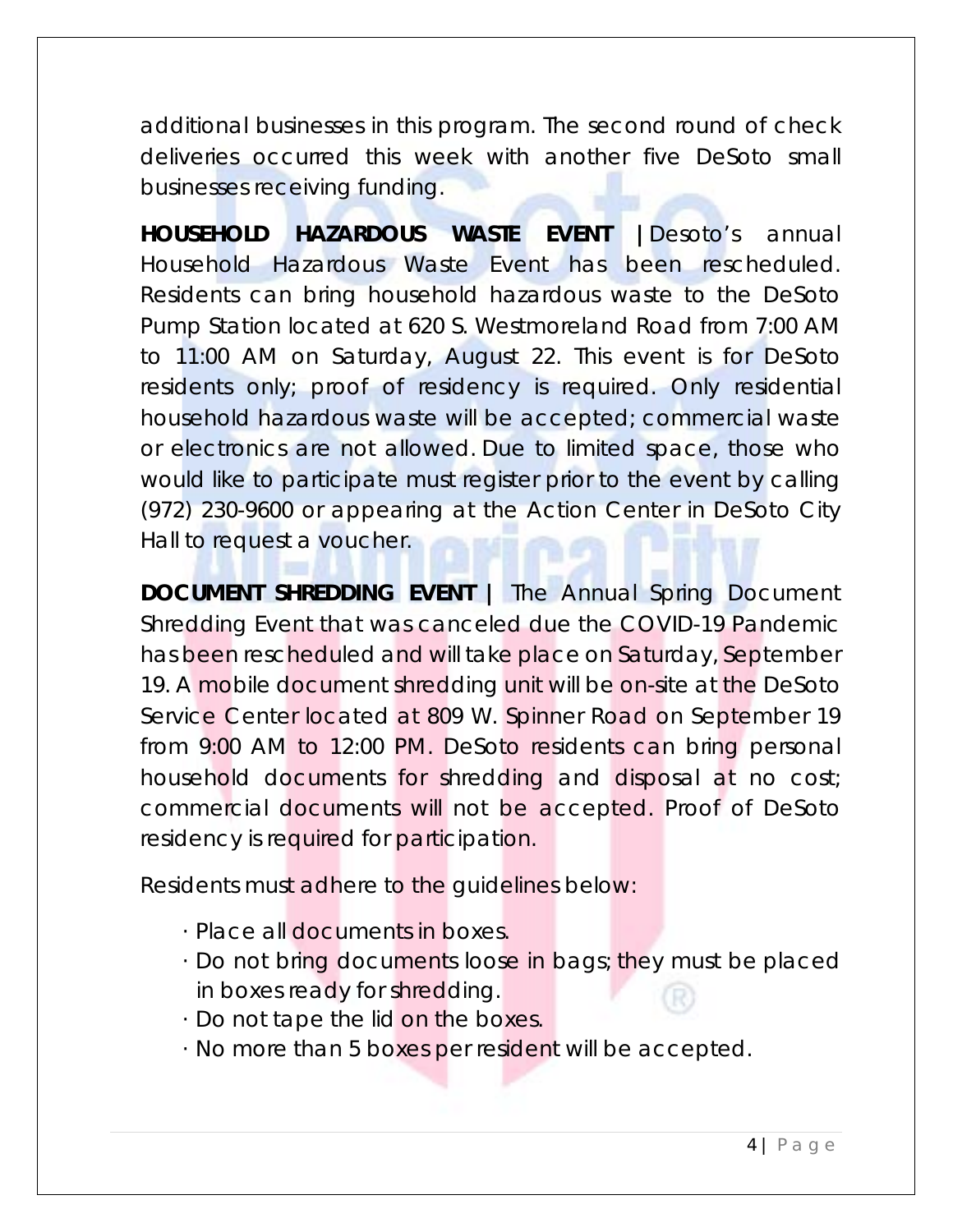Residents will be able to watch their documents being shredded and the empty boxes will be returned to them for recycling. Once the event is over, any documents left at the location unattended will be considered illegally dumped. If inclement weather occurs, the collection site will be closed for safety reasons.

### **Project Updates**

**REAL ESTATE UPDATE** | Previously, the City of DeSoto agreed to sell the property at 501 N. Hampton Road to the DEDC, which would in turn sell the property to Aim Center for Health and Wellness for the construction of a medical facility. Closing on the property was scheduled for June 22. However, in March, Dr. Howard Anderson, owner of Aim Center, informed the City that he is unable to proceed with the project at this time due to the impact of the COVID-19 pandemic. Therefore, since no closing has taken place, the City and the DEDC have agreed to cancel the purchase sale agreement.

**RENTAL REGISTRATION ORDINANCE |** Due to COVID-19 restrictions, staff cancelled the in-person public rental registration meeting previously scheduled for July 16. In order to accommodate virtual sessions, the Development Services Department will host three virtual meetings for the public on August 6, 13, and 20. The virtual meetings are limited to 135 participants. The August 6 meeting has approximately seven spots still available. Participants are asked to register in advance to attend the virtual meetings by sending their names and choice of two virtual meeting dates to [RRProgram@desototexas.gov.](mailto:RRProgram@desototexas.gov) The ordinance is anticipated to be considered at a September City Council Meeting with an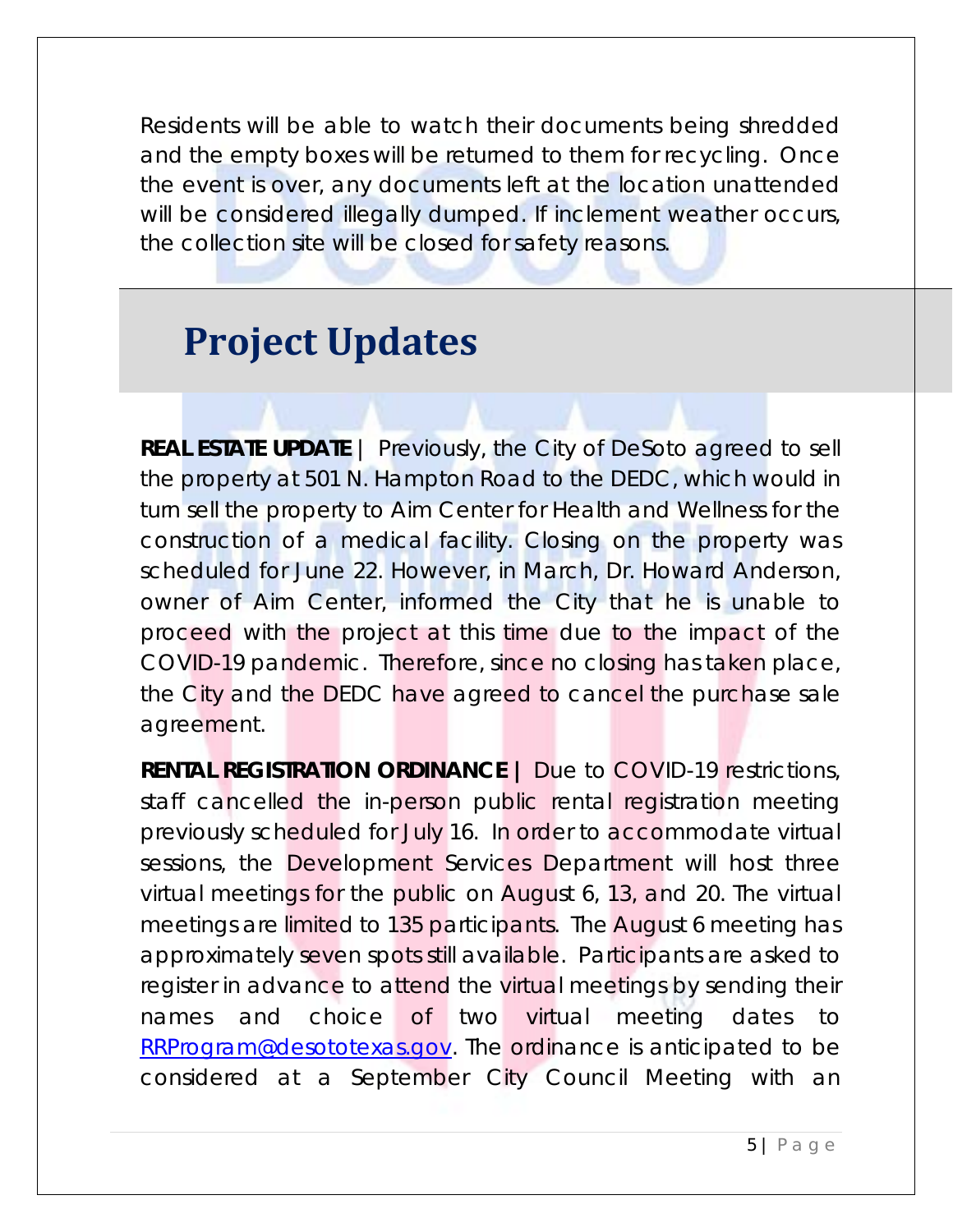enforcement date of April 2021.

**CITIZEN SURVEY UPDATE** |The ETC Institute has notified the City that the Resident Survey has been dropped off at the post office in Kansas and that it will begin arriving at randomly selected DeSoto households in approximately 10 days.

Communications staff are developing an online posting to raise awareness about the survey and to let residents know to watch their mailboxes. Because it is a random sampling, not all residents will receive an actual survey in the mail. Those who are not randomly selected for the survey will still have an opportunity to take the survey when it is posted online for the general public towards the end of the survey process.

**STRATEGIC PLANNING UPDATE** | The Strategic Planning Steering Committee, which includes the City Council and other staff participants, has completed all four required planning sessions and now the consultant will move forward to finalize the draft strategic plan for Council review.

#### **Upcoming Work Session Time Schedule**

- 1. REVIEW OF MASTER CALENDAR OF EVENTS & SPECIAL MEETINGS | **6:00 PM TO 6:05 PM**
- 2. REVIEW OF REGULAR AGENDA ITEMS | **6:05 PM TO 6:10 PM**
- 3. DISCUSSION OF THE COMMUNITY DEVELOPMENT BLOCK GRANT 2020-2024 CONSOLIDATED ACTION PLAN AND 2020 ANNUAL ACTION PLAN | **6:10 PM TO 6:35 PM**
- 4. DISCUSSION OF ZONING CASE Z-1422-20; AN AMENDMENT TO PLANNED DEVELOPMENT 160 (PD-160) | **6:35 PM TO 6:50 PM**